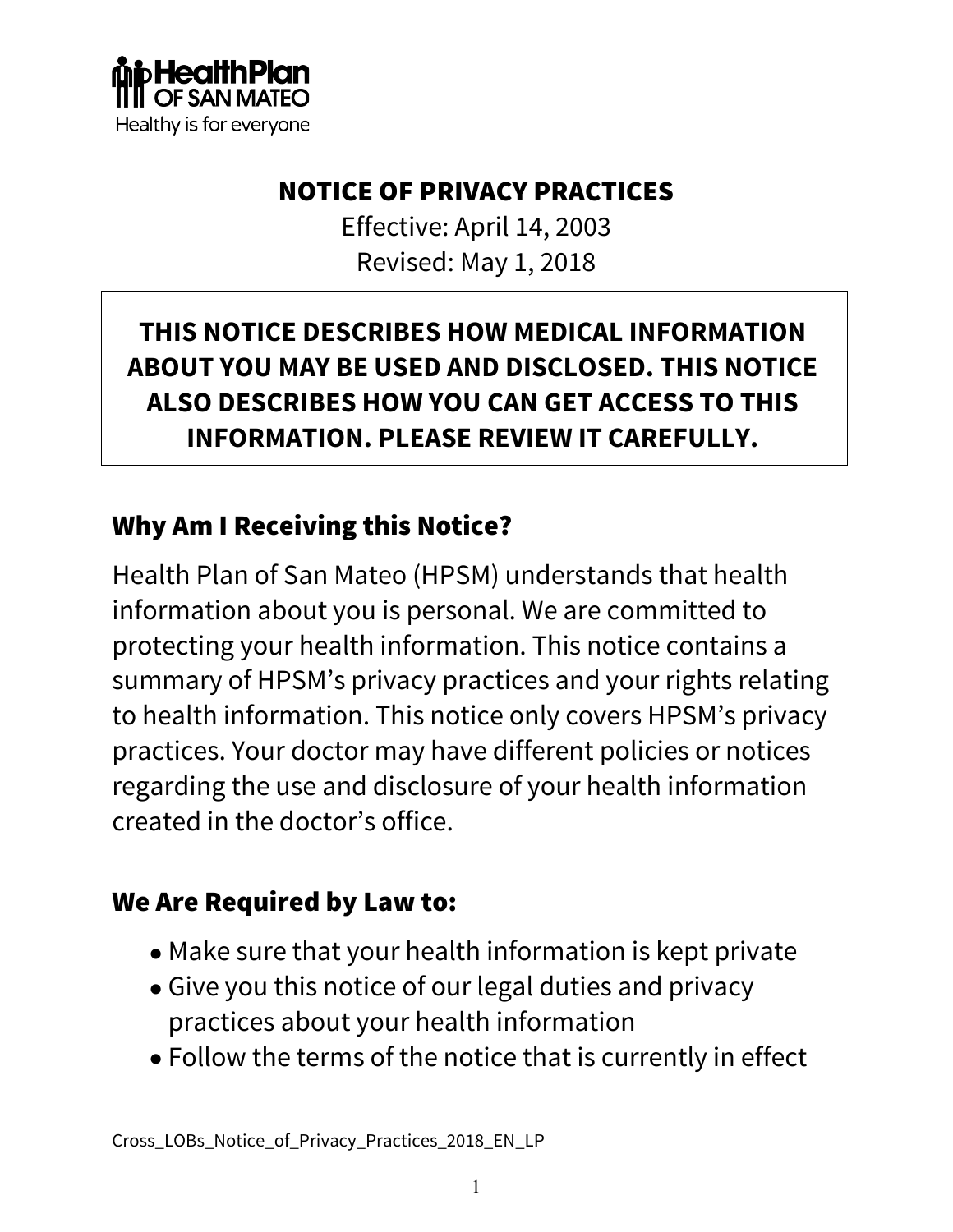#### How We May Use and Share Your Health Information

Your information may be used or shared by HPSM only for treatment, payment and health care operations associated with the particular program you are enrolled in. The information we use and share includes, but is not limited to:

- •Your name
- •Address
- •Personal facts
- •Medical care given to you
- •The cost of your medical care
- •Your medical history

## Some Examples of When We May Use or Share Your Health Information

- **For Treatment**: You may need medical treatment that needs to be approved ahead of time. We will share your health information with doctors, hospitals and others in order to get you the care you need.
- **For Payment**: We use your health information to pay doctors, hospitals and others who have provided you medical care. We may also forward bills to other health plans or organizations for payment.
- **For Health Care Operations**: We may use your health information to check the quality of care you receive.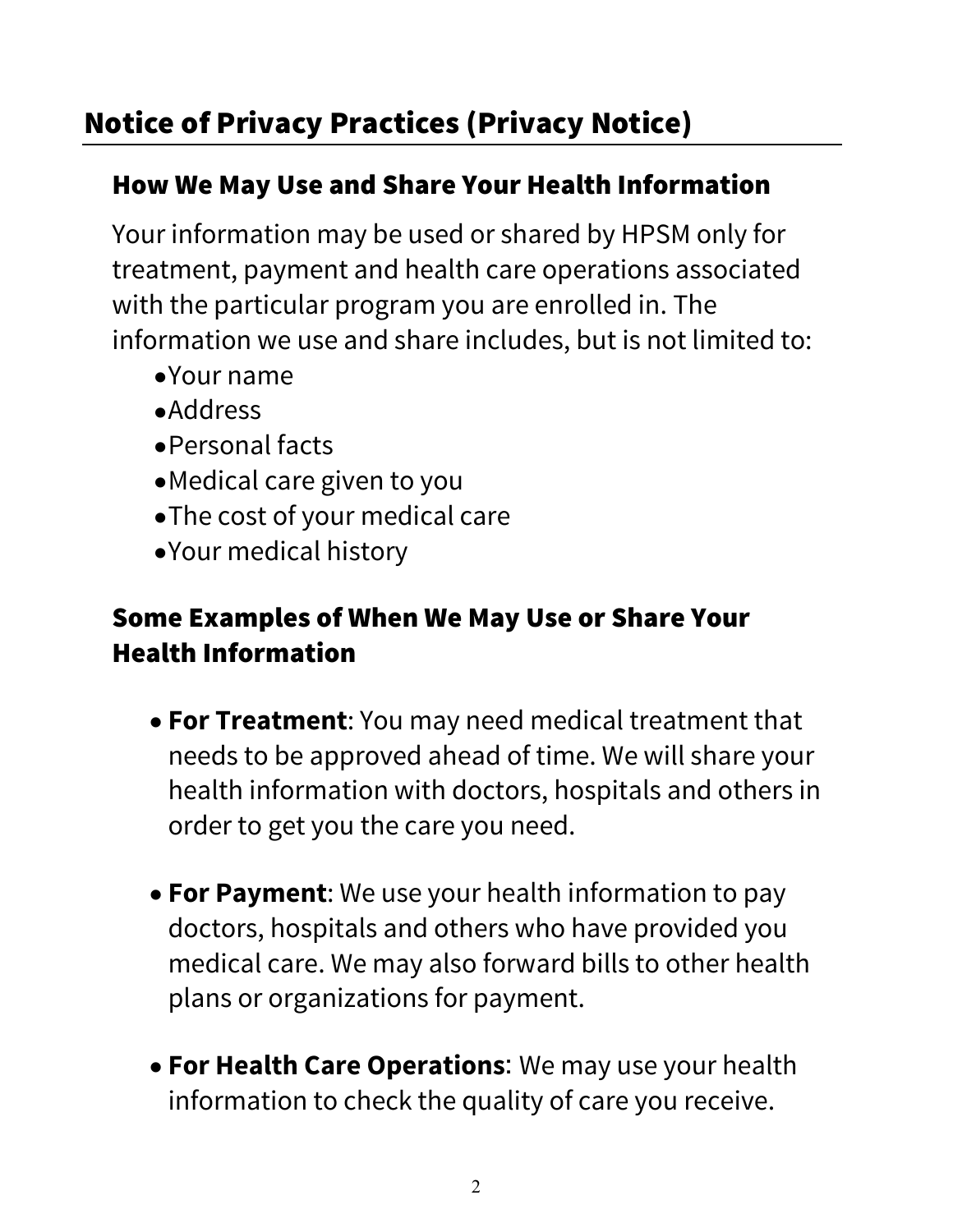We may also use this information in audits, programs to stop fraud and abuse, financial and organizational planning, and general administration.

•**For Business Associates**: We may use or share your health information to an outside company that assists us in operating our health plan.

### Other Uses for Your Health Information

- •**Health Benefits or Services**: We may use and share health information to tell you about HPSM's benefits or services that may be of interest to you through HPSM's Health Education Programs.
- •**Payment Decisions**: You or your doctor, hospital, or other health care provider may appeal decisions made about payment for your health care. Your health information may be used to make these appeal decisions.
- •**Oversight Activities**: We may share your health information with health oversight agencies for activities authorized by law. These oversight activities may include audits, investigations, inspections, licensure activities, or disciplinary actions. These activities are necessary for the government to monitor HPSM's compliance with laws and regulations.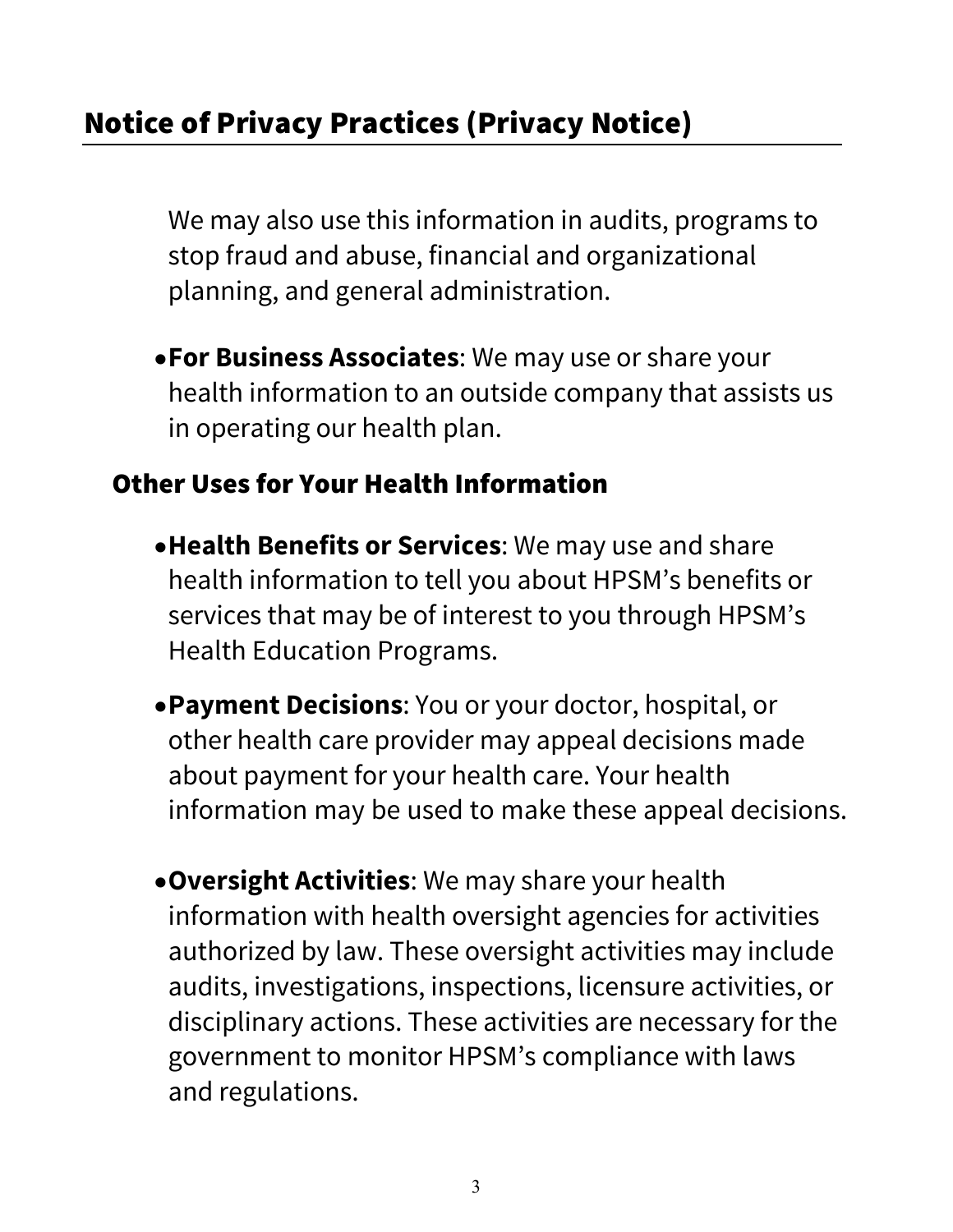- •**Individuals Involved in Your Care**: We may share information with people involved in your health care, or with your personal representative.
- •**Workers Compensation**: We may share health information about you for Workers Compensation or similar programs. These programs provide benefits for work-related injuries or illnesses.
- •**Coroners, Medical Examiners, and Funeral Directors**: We may share the health information of members who are deceased to coroners, medical examiners or funeral directors to enable them to perform their duties.
- •**Organ and Tissue Donations**: We may share your health information with organizations that obtain, bank or transplant organs or tissue donations.
- •**Public Health Activities**: We may share your health information for public health activities. These activities may include, but are not limited to the following:
	- $\circ$  To prevent or control disease, injury or disability
	- o To report births and deaths
	- o To report child abuse or neglect
	- o To report problems with medications and other medical products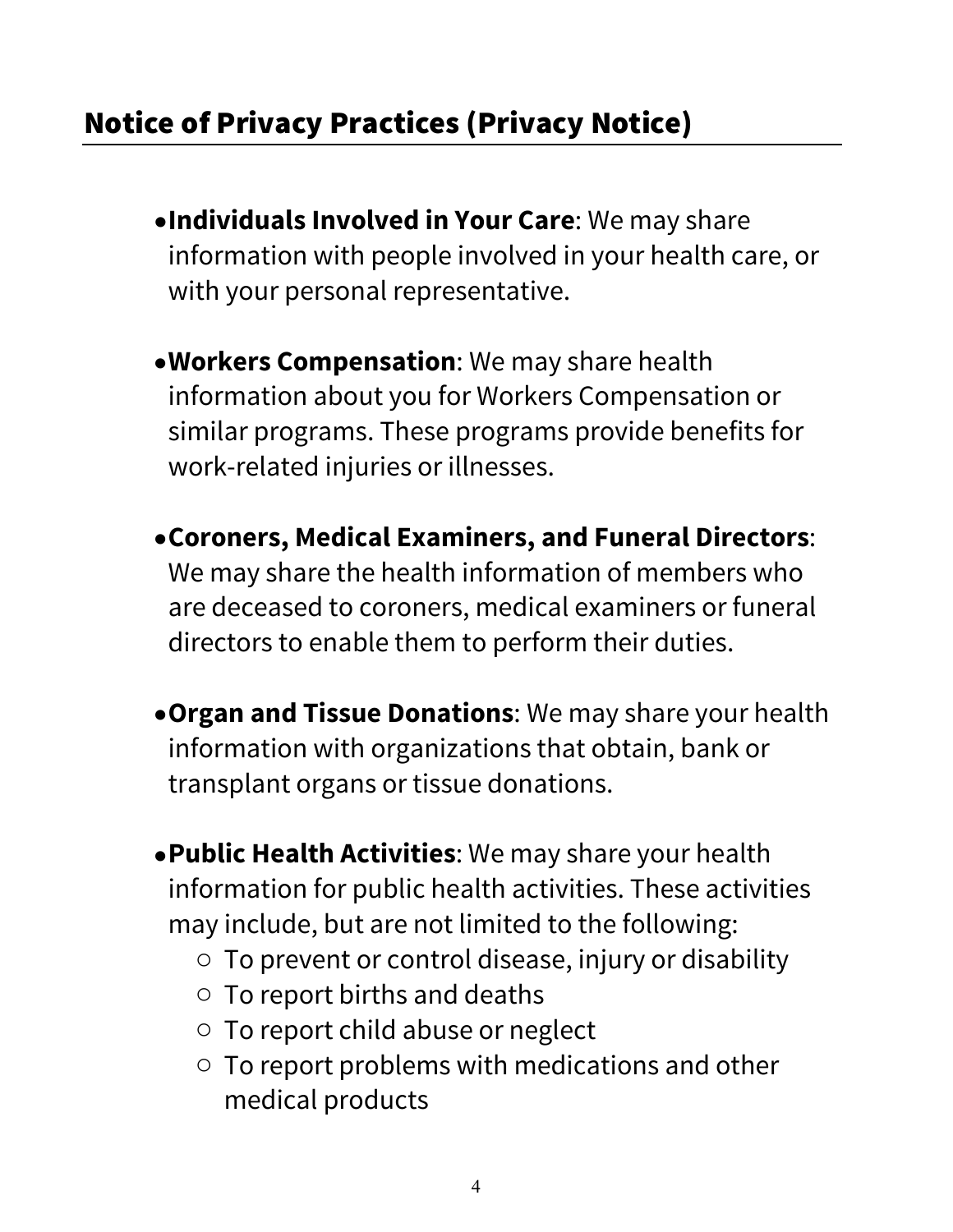- o To notify people of recalls of products they may be using
- o To notify a person who may have been exposed to a disease or may be at risk for contracting or spreading a disease or condition
- •**Law Enforcement or Legal Proceedings**: We may share health information if required to do so by a law enforcement official, in response to a court order or warrant, and if requested by authorized federal officials for national security activities authorized by law. We may also share your health information in response to a subpoena or other lawful process, but only if efforts have been made to notify you of the request or to obtain an order protecting the information requested.
- •**50 Years After Death**: We may share the health information of deceased members to any agency if the member has been deceased for more than 50 years.

#### **When Written Permission is Needed**

If we want to use your health information for any purpose not listed above, we must first get your written permission. If you give us your permission, you may take it back in writing at any time.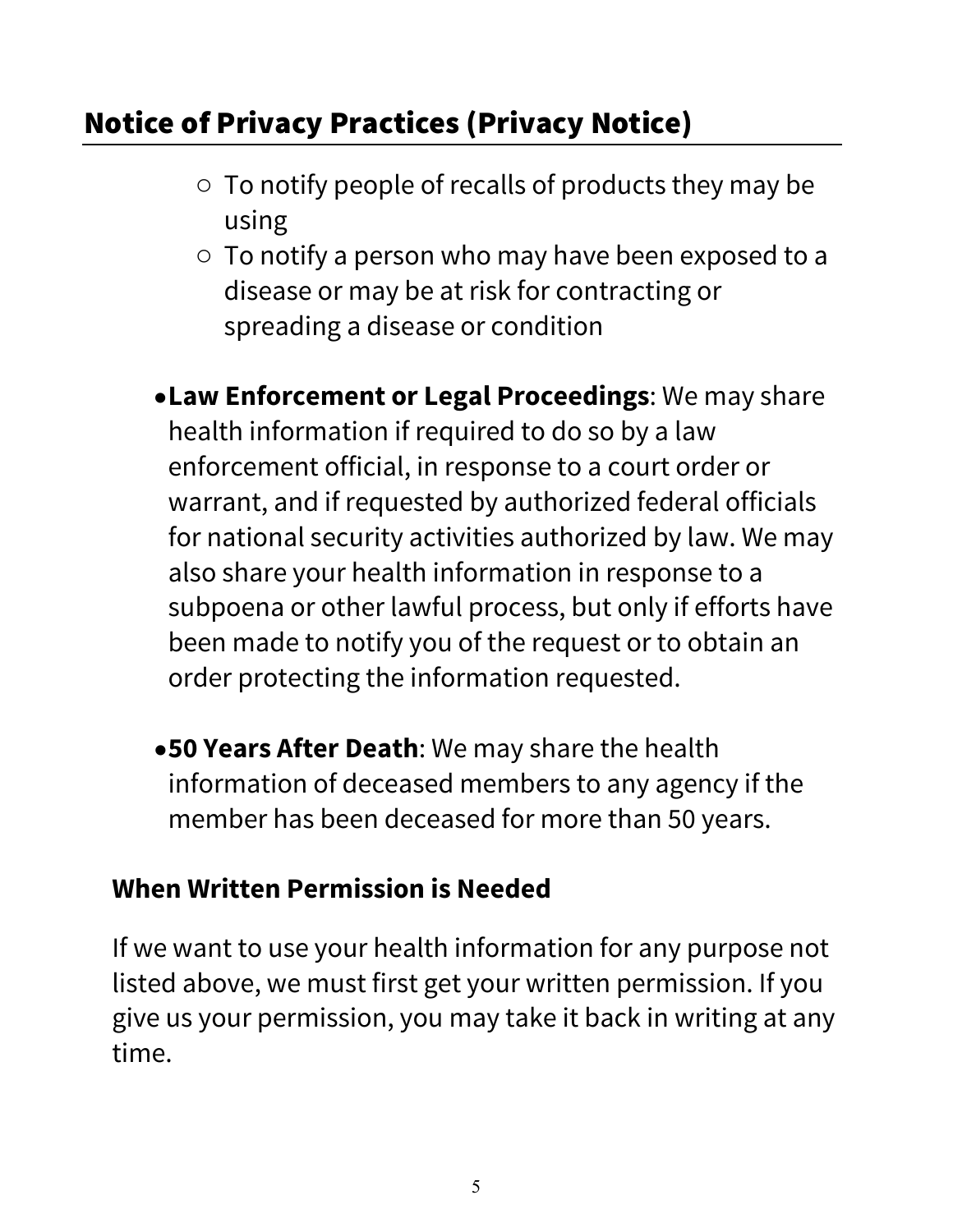## **Your Privacy Rights**

You have the following rights regarding your health information that we store:

- •**Right to Request Restrictions.** You have the right to request a restriction or limitation on how we use or share your health information. In your request, you must tell us:
	- 1. What information you want to limit;
	- 2. Whether you want to limit our use of information, sharing of information, or both; and
	- 3. To whom you want the limits to apply.

To request restrictions, you must make your request in writing. See page 6 for instructions regarding where to send such requests.

**Note:** *We are not required to agree to your request.* If we do agree, we will comply with your request unless the information is needed to provide you emergency treatment.

•**Right to Request Confidential Communications**: You have the right to request that we contact you privately and with special handling. For example, you can ask that we contact you at a different address, only by telephone, or only while you're at work.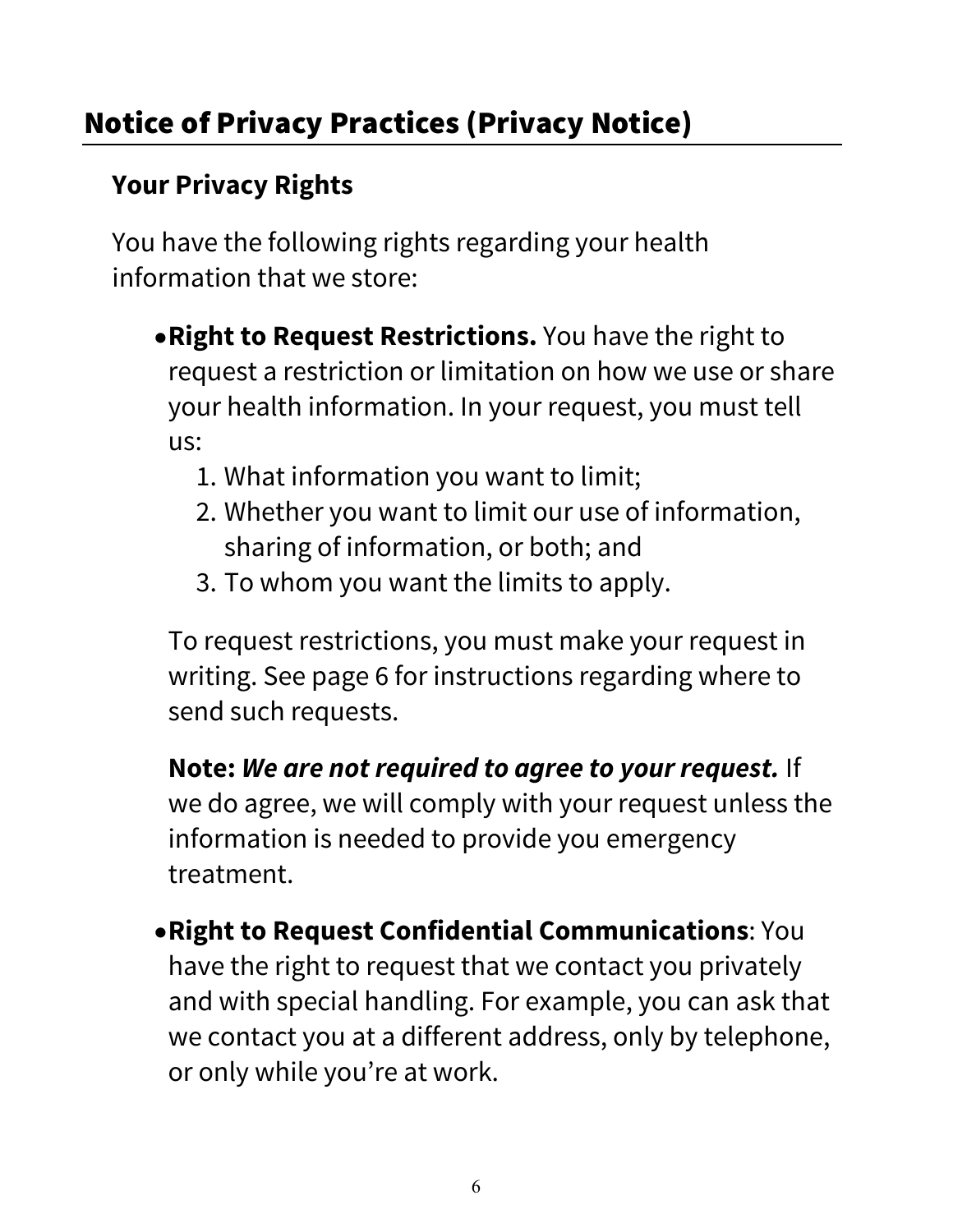We will not ask you for the reason for your request. We will make every effort to accommodate reasonable requests. Your request must specify how or where you wish to be contacted. To request special handling in the way you are contacted, you must make your request in writing. See page 6 for instructions regarding where to send such requests.

•**Right to Access Your Health Information**: You have the right to obtain a copy of certain health information that HPSM maintains in its records. In general, this includes health and billing records. You will have to contact your doctor for a copy of your medical record. You may be charged a fee for the costs of copying and mailing records. To get a copy of health information that we maintain, you must submit your request in writing. See page 6 for instructions regarding where to send such requests.

We may deny your request to obtain a copy in certain cases. If you are denied access to health information, we will tell you the reason why in writing. If denied access, you may request that the denial be reviewed. The person conducting the review will not be the person who denied your original request. We will comply with the outcome of the review.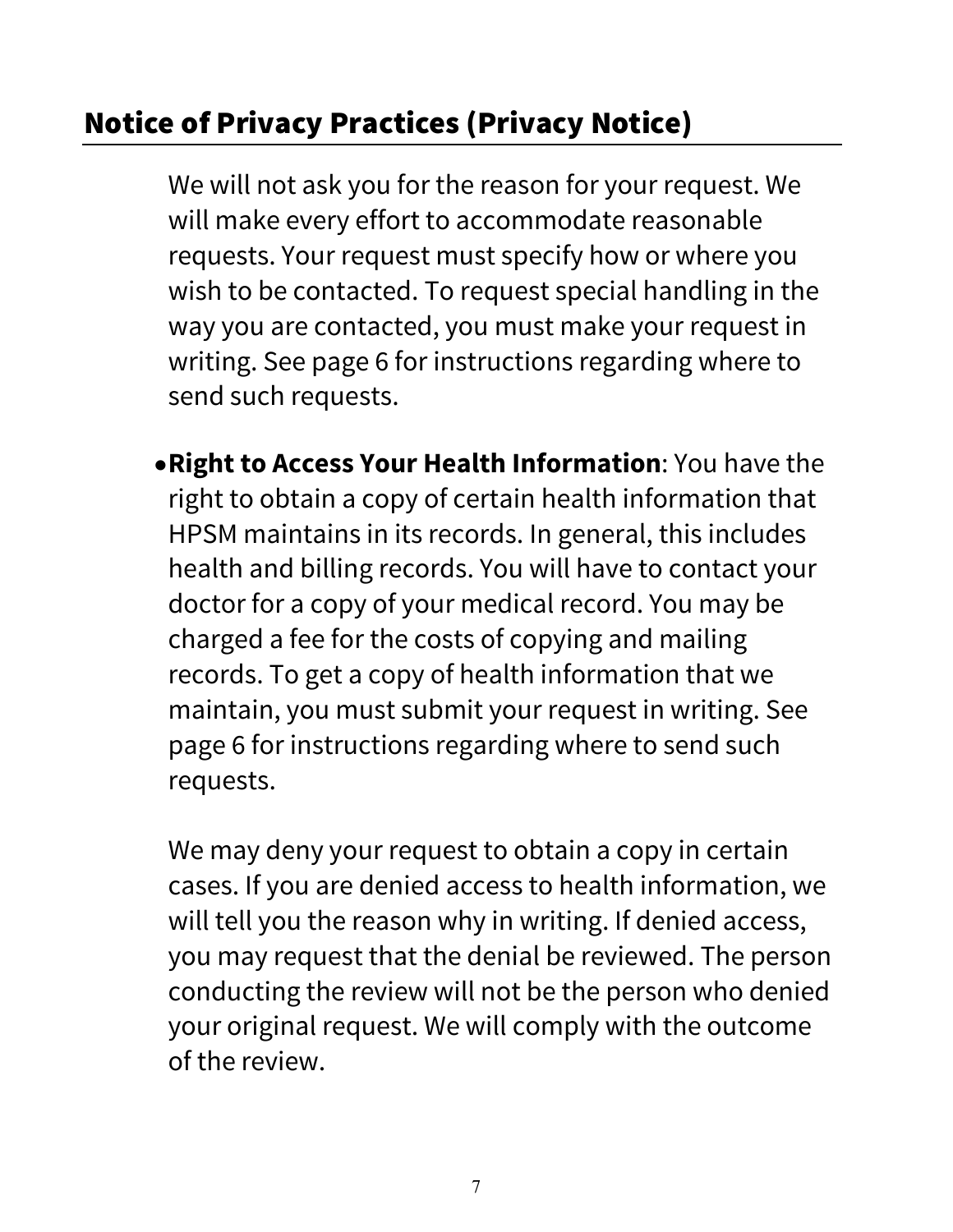- •**Right to an Accounting of Disclosures**: You have the right to ask for a list of the times we have shared your health information with other parties. We call this an accounting of disclosures. We will include all disclosures, except for those about treatment, payment, and health care operations. We will also be unable to provide a list of certain other disclosures, such as those made to law enforcement or when we have provided you your own health information after you asked for it. We are only able to provide you with a list of disclosures going back up to 6 years from the date of your request.
- •**Right to Receive a Copy of this Privacy Notice**: You can ask for a paper copy of this notice at any time. This notice is also available on our website at www.hpsm.org
- •**Right to Amend Your Health Information**: If you feel that health information we have about you is wrong or incomplete, you may ask us to amend the information. You have the right to request an amendment only on those records we maintain. For example, we cannot amend or change your doctor's records.

We are not required to amend health information that:

- o Was not created by HPSM;
- $\circ$  Is not part of the information we maintain;
- $\circ$  Is not part of the information which you would be allowed to obtain a copy of; or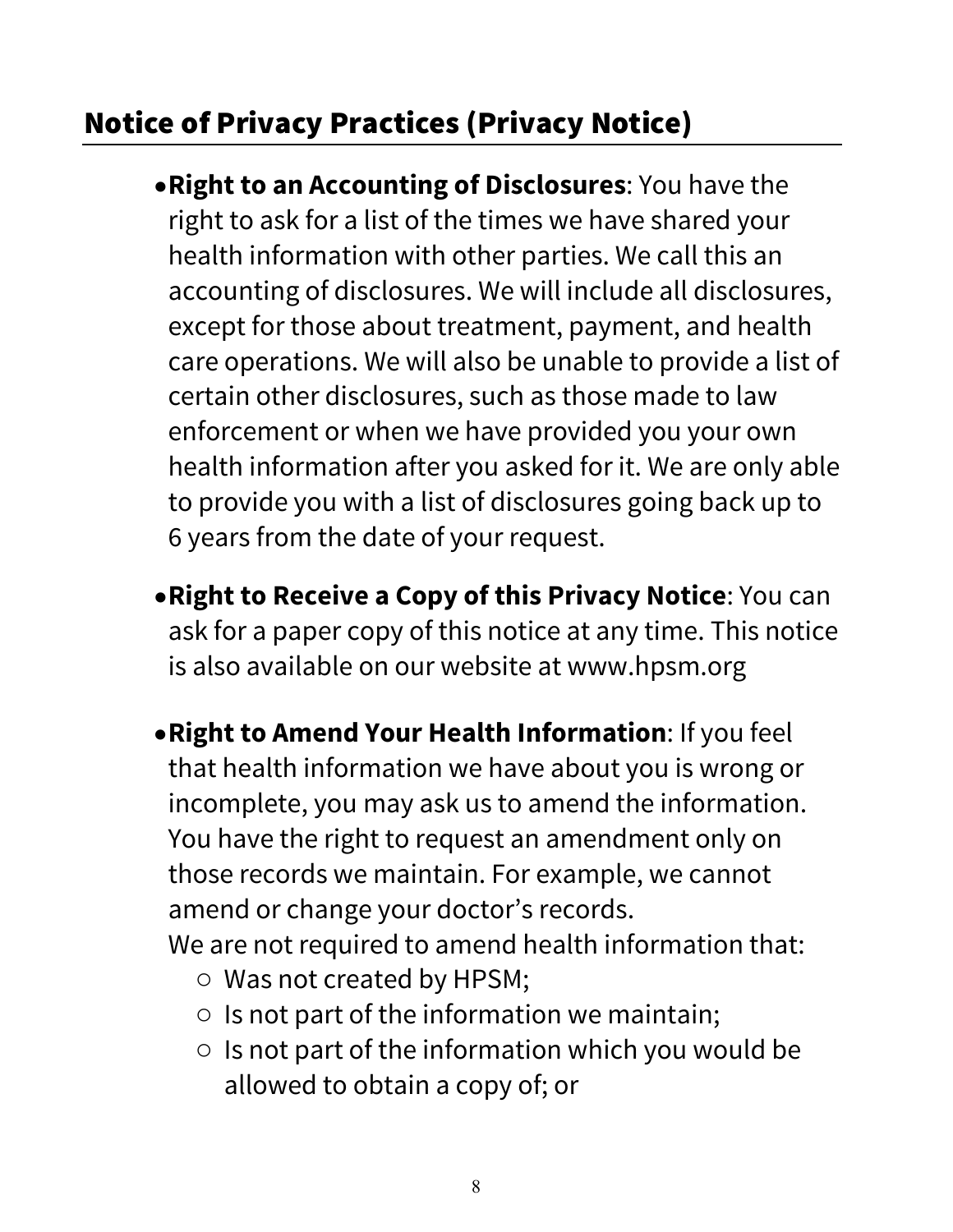o Is correct and complete.

If HPSM denies your request to amend your health information, we will notify you in writing. You will also receive a written explanation of why your request was denied. If we don't make the changes you request, you may ask that we review our decision. You may also provide a statement saying why you disagree with our records, and your statement will be kept with your records. Please see page 6 for instructions regarding where to send requests for amendment.

•**Right to Receive Notice of a Breach**: A breach occurs when protected health information is obtained, used or revealed in a way that violates relevant privacy laws. HPSM is required to inform you of any such incident within 60 days of discovering that the privacy of your information has been violated. The Secretary of the U.S. Department of Health & Human Services, and in certain circumstances the media, may also have to be notified.

The notice of the breach that you receive will include a description of what happened, the types of information that were involved in the breach, and the steps that you should take to protect yourself from potential harm.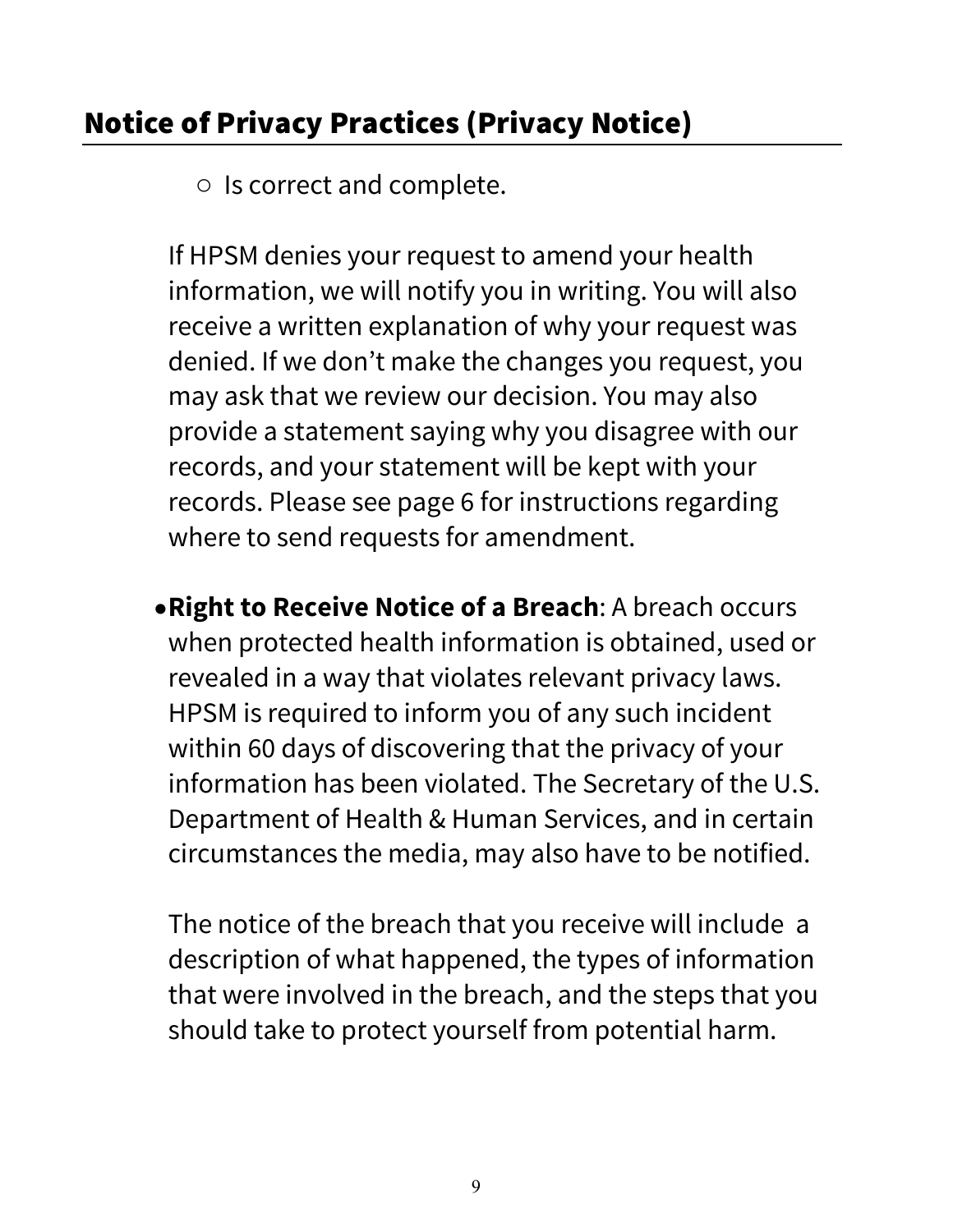The notice will also tell you what HPSM is doing to investigate the situation and minimize harm to you, and to prevent breaches from occurring again.

## Changes to This Notice

We reserve the right to change this notice. We reserve the right to make the revised notice effective for all health information we already have about you as well as any information we receive in the future. You can find the effective date of the Notice at the top of the first page. In addition, each time there are changes to the notice, we will notify you through the mail within 60 days. We will also post a copy of the current notice on our website at www.hpsm.org.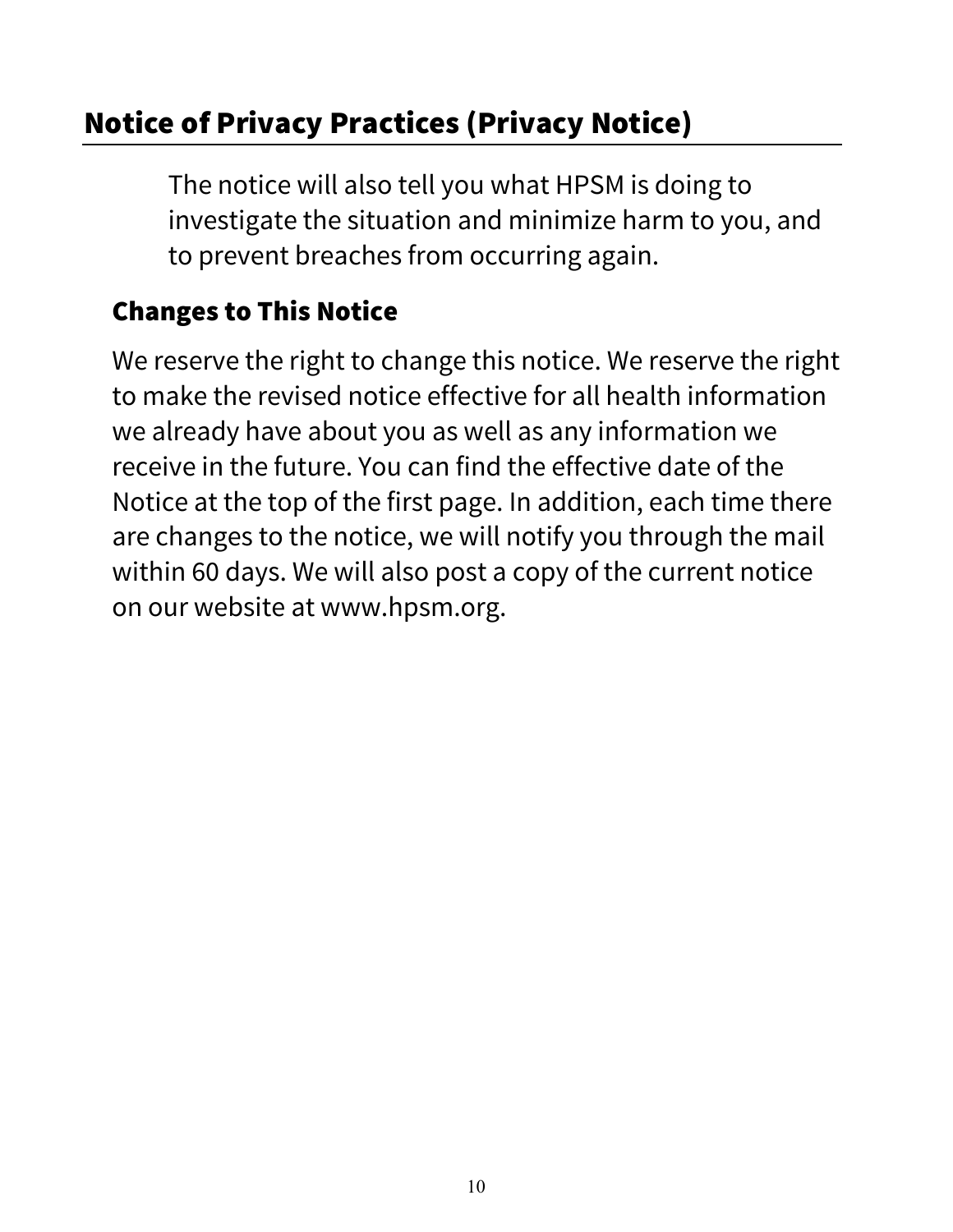## Contact Us:

If you believe your privacy rights have been violated, you may file a grievance with HPSM. You may also contact the U.S. Department of Health and Human Services to file a complaint.

> Health Plan of San Mateo Attn: Grievance & Appeals Unit 801 Gateway Blvd., Suite 100 South San Francisco, CA 94080 **1-888-576-7227** or **650-616-2850**

Secretary of the U.S. Department of Health and Human Services Office for Civil Rights Attn: Regional Manager 90 7<sup>th</sup> St., Suite 4-100 San Francisco, CA 94103 **1-800-368-1019** or **1-800-537-7697** (TDD)

You will not be penalized for filing a grievance.

For requests pertaining to your rights as listed in this notice, please send written requests to:

> Health Plan of San Mateo Attn: Privacy Officer 801 Gateway Blvd., Suite 100 South San Francisco, CA 94080